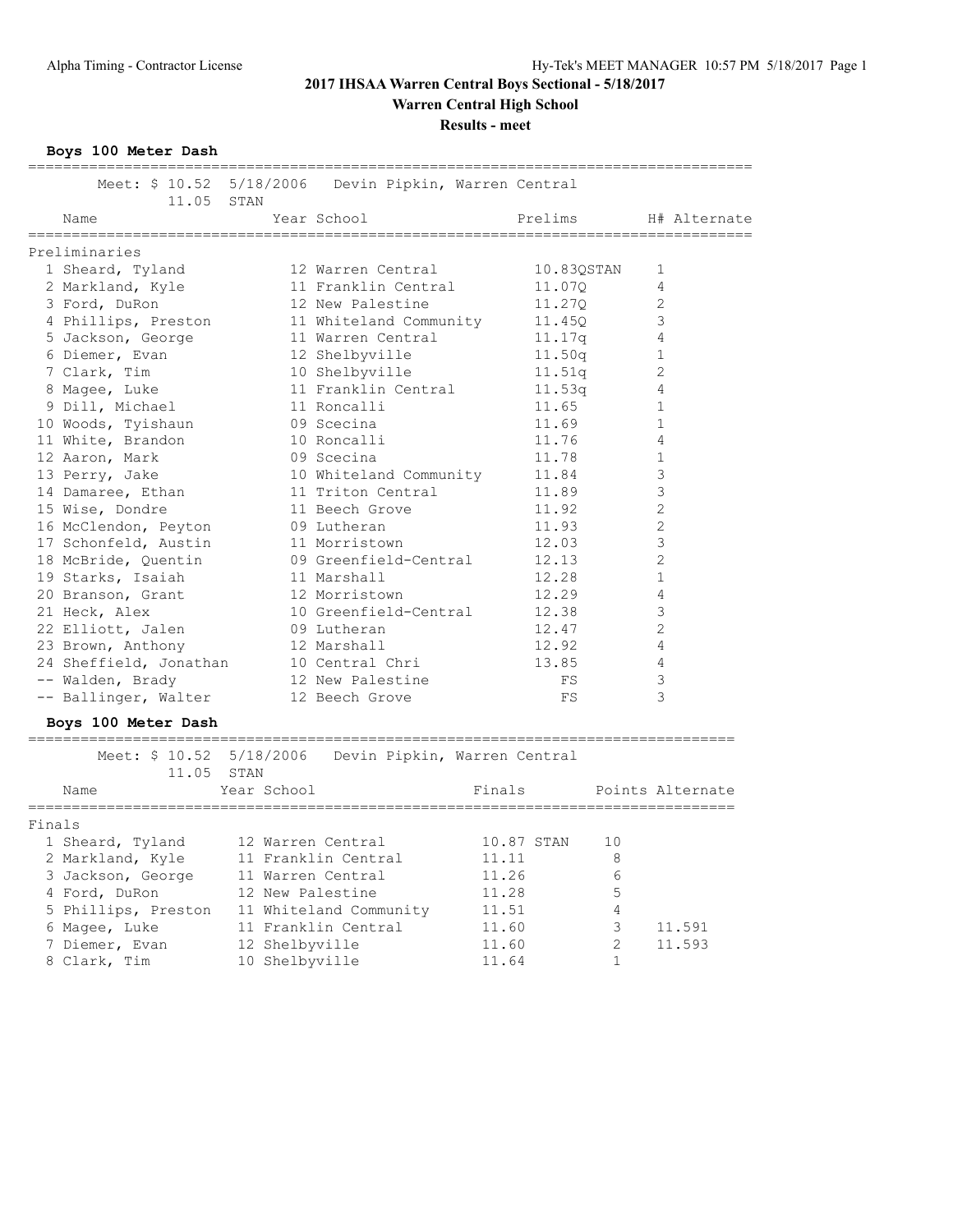**Results - meet**

**Boys 200 Meter Dash**

|        | 22.22 STAN                                 |                   | Meet: \$ 21.52 5/22/2014  Isaiah Thomas, Warren Centr |                |                  |                     |
|--------|--------------------------------------------|-------------------|-------------------------------------------------------|----------------|------------------|---------------------|
|        | Name                                       |                   | Year School                                           | Prelims        |                  | H# Alternate        |
|        | ===================<br>Preliminaries       |                   |                                                       |                |                  |                     |
|        | 1 Hodge, Jordan                            |                   | 10 Warren Central                                     | 22.660         | 1                |                     |
|        | 2 Glenn, Brian                             |                   | 11 Warren Central                                     | 22.90Q         | 2                |                     |
|        | 3 Markland, Kyle                           |                   | 11 Franklin Central                                   | 23.05Q         | 3                |                     |
|        | 4 Ballinger, Walter                        |                   | 12 Beech Grove                                        | 23.130         | 4                |                     |
|        | 5 Otley, Michael                           |                   | 12 Roncalli                                           | 23.13q         | 4                |                     |
|        | 6 McIntosh, Austin                         |                   | 11 Franklin Central                                   | 23.44q         | 2                |                     |
|        | 7 Phillips, Preston                        |                   | 11 Whiteland Community                                | 23.71q         | $\mathbf{1}$     |                     |
|        | 8 White, Brandon                           |                   | 10 Roncalli                                           | 23.86q         | 4                |                     |
|        | 9 Seagrave, Morgan                         |                   | 11 Triton Central                                     | 24.15          | 4                |                     |
|        | 10 Woods, Tyishaun                         |                   | 09 Scecina                                            | 24.17          | $\mathbf 1$      |                     |
|        | 11 Brickens, Adam                          |                   | 12 New Palestine                                      | 24.32          | $\mathsf 3$      |                     |
|        | 12 Aaron, Mark                             |                   | 09 Scecina                                            | 24.43          | $\mathbf 1$      |                     |
|        | 13 Damaree, Ethan                          |                   | 11 Triton Central                                     | 24.73          | $\mathbf 1$      |                     |
|        | 14 Parson, Lance                           |                   | 11 Whiteland Community                                | 24.73          | $\sqrt{2}$       |                     |
|        | 15 Conway, Jay                             |                   | 12 Beech Grove                                        | 24.96          | 3                |                     |
|        |                                            |                   | 09 Shelbyville                                        | 25.50          | 3                |                     |
|        | 16 Stevens, Riley                          |                   |                                                       |                | 4                |                     |
|        | 17 Faubion, C.J.                           |                   | 10 New Palestine                                      | 25.58<br>25.59 | $\mathbf{2}$     |                     |
|        | 18 Merritt, Matthew                        |                   | 10 Shelbyville                                        |                |                  |                     |
|        | 19 Looper, Wyatt                           |                   | 09 Greenfield-Central                                 | 25.62          | $\mathbf 1$      |                     |
|        | 20 Heck, Alex                              |                   | 10 Greenfield-Central                                 | 25.99          | 4                |                     |
|        | 21 Elliott, Jalen                          |                   | 09 Lutheran                                           | 26.06          | 3                |                     |
|        | 22 Miles, Rodney                           |                   | 09 Lutheran                                           | 26.07          | 2                |                     |
|        | 23 Brown, Anthony                          |                   | 12 Marshall                                           | 27.52          | 1                |                     |
|        | 24 Sheffield, Jonathan                     |                   | 10 Central Chri                                       | 29.47          | 2                |                     |
|        | Boys 200 Meter Dash                        |                   |                                                       |                |                  |                     |
|        | 22.22 STAN                                 |                   | Meet: \$ 21.52 5/22/2014  Isaiah Thomas, Warren Centr |                |                  |                     |
|        | Name                                       | Year School       |                                                       | Finals         | Points Alternate |                     |
| Finals |                                            |                   |                                                       |                |                  |                     |
|        | 1 Hodge, Jordan 10 Warren Central          |                   |                                                       | 22.05 STAN     | 10               |                     |
|        | 2 Glenn, Brian                             | 11 Warren Central |                                                       | 22.54          | 8                |                     |
|        | 3 Markland, Kyle 11 Franklin Central       |                   |                                                       | 22.79          | 6                |                     |
|        |                                            |                   |                                                       | 22.94          | $\mathbb 5$      |                     |
|        |                                            |                   |                                                       | 23.50          |                  |                     |
|        | 4 Ballinger, Walter 12 Beech Grove         |                   |                                                       |                |                  |                     |
|        | 5 Otley, Michael                           | 12 Roncalli       |                                                       |                | 4                |                     |
|        | 6 McIntosh, Austin 11 Franklin Central     |                   |                                                       | 23.84          | 3                |                     |
|        | 7 Phillips, Preston 11 Whiteland Community |                   |                                                       | 23.95          | 2                |                     |
|        | 8 White, Brandon                           | 10 Roncalli       |                                                       | 24.11          | 1                |                     |
|        | Boys 400 Meter Dash                        |                   |                                                       |                |                  |                     |
|        | Meet: \$ 48.61 5/20/2010<br>49.49 STAN     |                   | Pat Feeney, New Palestin                              |                |                  |                     |
|        | Name                                       | Year School       |                                                       | Finals         |                  | H# Points Alternate |
|        |                                            | 12 Warren Central |                                                       | 50.57          | 10<br>3          |                     |
|        | 1 Jones, Dallace<br>2 Andrews, Jalen       | 12 Warren Central |                                                       | 50.82          | 3<br>8           |                     |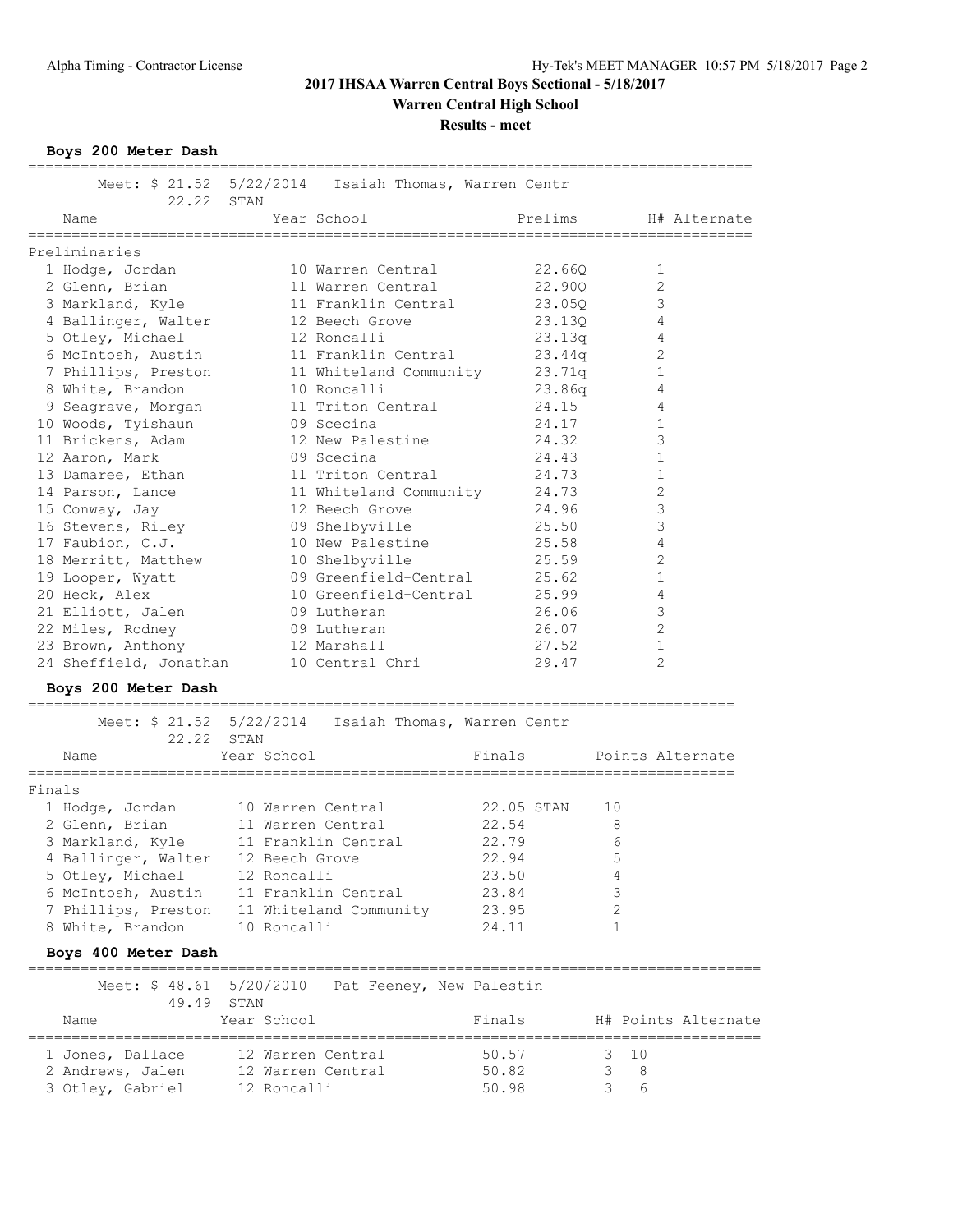## **....Boys 400 Meter Dash**

| 4 Corey, Spencer                | 12 New Palestine                                | 51.90   | 3<br>5                   |  |
|---------------------------------|-------------------------------------------------|---------|--------------------------|--|
| 5 Ramsey, Tyler 12 Beech Grove  |                                                 | 51.94   | 3<br>$\overline{4}$      |  |
| 6 Cunningham, Kurt 12 Roncalli  |                                                 | 52.22   | $\mathcal{E}$<br>3       |  |
|                                 | 7 Hines, Dontez 12 Franklin Central             | 52.78   | 3<br>$\overline{2}$      |  |
|                                 | 8 Wright, Connor 11 Franklin Central            | 52.81   | 3<br>$\mathbf{1}$        |  |
| 9 Canter, Andrew 12 Beech Grove |                                                 | 54.21   | $\overline{2}$           |  |
|                                 | 10 Cisneros, Eddie 12 Whiteland Community       | 54.48   | $\mathbf{1}$             |  |
| 11 Martin, Holden 11 Scecina    |                                                 | 54.97   | $2^{\circ}$<br>54.961    |  |
| 12 Hughes, Todd 12 Shelbyville  |                                                 | 54.97   | $\overline{2}$<br>54.966 |  |
| 13 Pennington, Ethan            | 09 New Palestine                                | 55.94   | 1                        |  |
| 14 Andrews, Spencer             | 11 Triton Central                               | 56.41   | $\overline{2}$           |  |
| 15 Russell, Trevor 11 Lutheran  |                                                 | 56.52   | $\overline{2}$           |  |
|                                 | 16 Luechtefeld, Matth 11 Whiteland Community    | 56.82   | $\overline{2}$           |  |
|                                 | 17 Smithes, Hunter 11 Greenfield-Central        | 56.90   | $\mathbf{1}$             |  |
| 18 Oster, Jax 11 Morristown     |                                                 | 58.02   | $\overline{2}$           |  |
|                                 | 19 Jenkins, Clayton 12 Greenfield-Central 58.61 |         | $\mathbf{1}$             |  |
| 20 Long, Ethan 10 Shelbyville   |                                                 | 58.94   | 1                        |  |
|                                 | 21 Schalk, Kyler 12 Triton Central 59.49        |         | $\overline{2}$           |  |
| 22 Schultz, Michael 11 Lutheran |                                                 | 1:02.24 |                          |  |

## **Boys 800 Meter Run**

====================================================================================

| $1:55.88$ STAN                                                                                 | Meet: \$ 1:55.21 5/19/1994 Vernon Morgan, Manual |               |                |                |
|------------------------------------------------------------------------------------------------|--------------------------------------------------|---------------|----------------|----------------|
|                                                                                                |                                                  |               |                |                |
| 1 Voelz, Samuel 12 New Palestine 1:57.60 2 10                                                  | 56.105 (56.105) 1:57.598 (1:01.493)              |               |                |                |
| 2 Lyngh, Myles 11 Roncalli 2:01.88 2 8                                                         | 59.842 (59.842) 2:01.874 (1:02.032)              |               |                |                |
| 3 Liwanag, Fernino k 11 Warren Central 2:01.95 2 6                                             | 59.069 (59.069) 2:01.948 (1:02.879)              |               |                |                |
| 4 Pratt, Benjamin 10 Warren Central 2:04.99                                                    | $1:00.309$ $(1:00.309)$ $2:04.985$ $(1:04.676)$  |               |                | 2 <sub>5</sub> |
| 5 Ryan, David 11 Whiteland Community 2:05.70 2 4                                               | $1:00.065$ $(1:00.065)$ $2:05.697$ $(1:05.632)$  |               |                |                |
| 6 Hanson, Cooper 11 Greenfield-Central                                                         | 59.339 (59.339) 2:08.079 (1:08.740)              | 2:08.08       |                | $2 \quad 3$    |
| 7 Garner, Wyatt 09 Franklin Central 2:08.97<br>$1:02.651$ $(1:02.651)$ $2:08.961$ $(1:06.310)$ |                                                  |               | $2^{\circ}$    | 2              |
| 8 Mirabelli, Nick 11 Scecina                                                                   | $1:03.102$ $(1:03.102)$ $2:09.910$ $(1:06.808)$  | $2:09.91$ 2 1 |                |                |
| 9 Cherry, Patrick 10 Roncalli<br>$1:02.183$ $(1:02.183)$ $2:10.234$ $(1:08.051)$               |                                                  | 2:10.24       | 2              |                |
| 10 Wickham, William 10 Greenfield-Central 2:10.45                                              | $1:03.354$ $(1:03.354)$ $2:10.450$ $(1:07.096)$  |               | 2              |                |
| 11 Morphew, Isaac 11 Beech Grove                                                               | $1:01.468$ $(1:01.468)$ $2:11.501$ $(1:10.033)$  | 2:11.51       | 2              |                |
| 12 Crowder, Chase 12 New Palestine<br>$1:02.284$ $(1:02.284)$ $2:12.734$ $(1:10.450)$          |                                                  | 2:12.74       | 2              |                |
| 13 Loobie, Caleb 11 Franklin Central 2:13.36                                                   | $1:02.761$ $(1:02.761)$ $2:13.356$ $(1:10.595)$  |               | 2              |                |
| 14 Clegg, Andrew 12 Scecina<br>$1:02.970$ $(1:02.970)$ $2:13.834$ $(1:10.864)$                 |                                                  | 2:13.84       | $\overline{2}$ |                |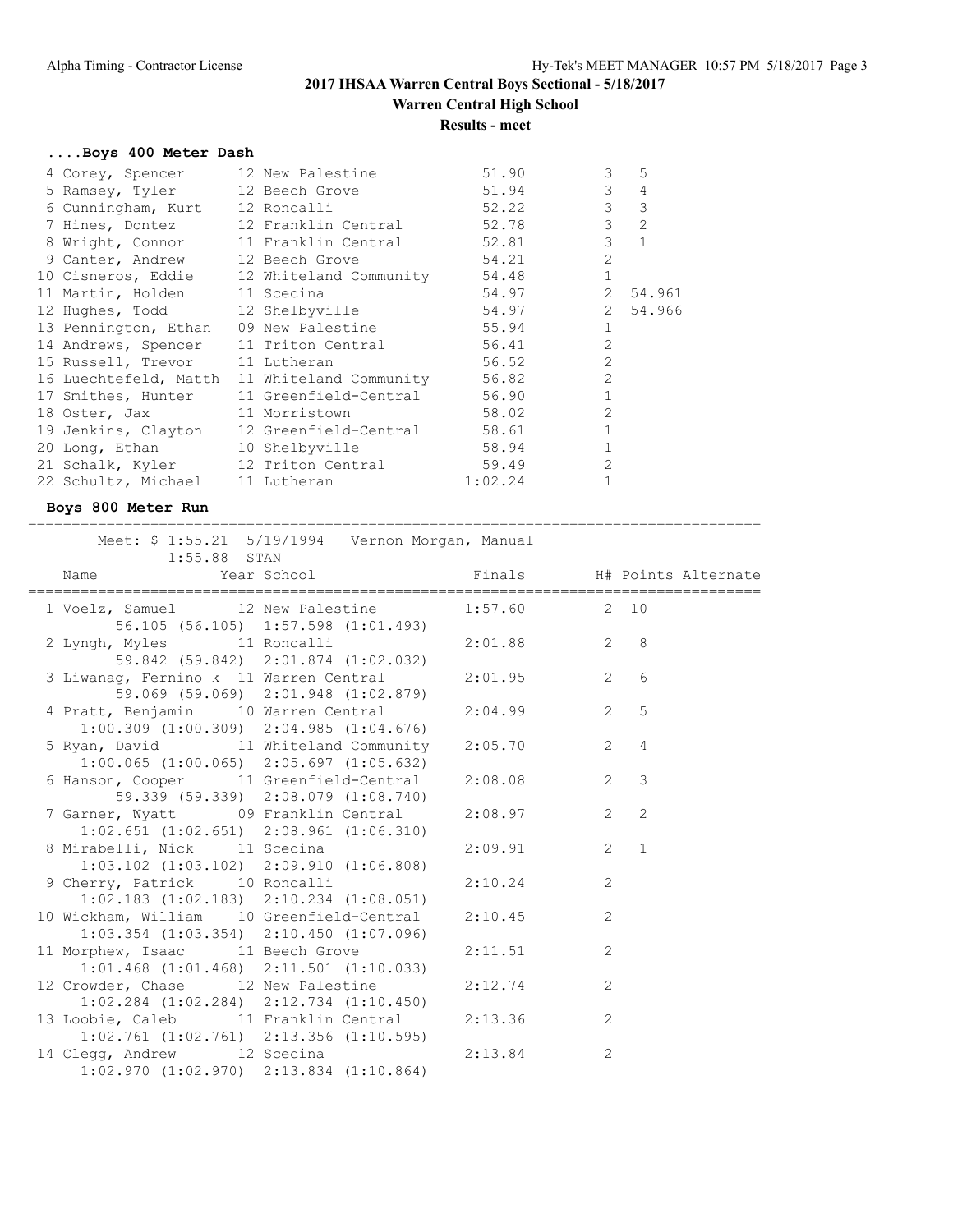**Results - meet**

### **....Boys 800 Meter Run**

| 15 Lux, Joe 69 Shelbyville 2:14.30                |                                         |         | $\mathbf{1}$ |
|---------------------------------------------------|-----------------------------------------|---------|--------------|
|                                                   | $1:08.3$ $(1:08.3)$ $2:14.3$ $(1:06.1)$ |         |              |
| 16 Hughes, Lance 10 Shelbyville 2:18.77           |                                         |         | 2            |
| $1:04.049$ $(1:04.049)$ $2:18.764$ $(1:14.715)$   |                                         |         |              |
| 17 McMahon, Bailey 11 Whiteland Community 2:20.98 |                                         |         | 2            |
| $1:04.167$ $(1:04.167)$ $2:20.975$ $(1:16.808)$   |                                         |         |              |
| 18 Smith, Jordan 10 Beech Grove 2:24.00           |                                         |         | $\mathbf{1}$ |
|                                                   | 1:11.1 (1:11.1) 2:24.0 (1:12.9)         |         |              |
| 19 Evans, Jayden 10 Triton Central 2:28.10        |                                         |         | 1            |
|                                                   | $1:10.4$ $(1:10.4)$ $2:28.1$ $(1:17.8)$ |         |              |
| 20 Spegal, Andrew 09 Triton Central 2:46.70       |                                         |         | 1            |
|                                                   | $1:21.2$ $(1:21.2)$ $2:46.7$ $(1:25.5)$ |         |              |
| 21 Knight, Peyton 09 Lutheran                     |                                         | 2:51.50 | $\mathbf{1}$ |
|                                                   | $1:22.0$ $(1:22.0)$ $2:51.5$ $(1:29.6)$ |         |              |
| 22 Pasch, Jackson 09 Lutheran 3:02.70             |                                         |         |              |
|                                                   | $1:28.6$ $(1:28.6)$ $3:02.7$ $(1:34.1)$ |         |              |

**Boys 1600 Meter Run**

=================================================================================

 Meet: \$ 4:15.95 5/20/1999 Aaron Fisher, Franklin Central  $4:17.75$  STAN Name Year School Finals Points Alternate ================================================================================= 1 Eagleson, Caleb 12 New Palestine 4:30.70 10 1:03.654 (1:03.654) 2:11.320 (1:07.666) 3:20.991 (1:09.671) 4:30.699 (1:09.708) 2 Crowder, Chase 12 New Palestine 4:37.04 8 1:04.364 (1:04.364) 2:14.513 (1:10.149) 3:28.264 (1:13.751) 4:37.032 (1:08.768) 3 O'Brien, Neil 12 Roncalli 4:38.55 6 1:05.111 (1:05.111) 2:15.944 (1:10.833) 3:28.612 (1:12.668) 4:38.546 (1:09.934) 4 Clegg, Andrew 12 Scecina 4:42.11 5 1:06.695 (1:06.695) 2:19.583 (1:12.888) 3:31.735 (1:12.152) 4:42.110 (1:10.375) 5 Parrish, Mitchell 11 Franklin Central 4:43.80 4 1:04.610 (1:04.610) 2:14.620 (1:10.010) 3:28.925 (1:14.305) 4:43.793 (1:14.868) 6 Perry, Trey 12 Franklin Central 4:49.08 3 1:05.436 (1:05.436) 2:15.589 (1:10.153) 3:30.941 (1:15.352) 4:49.074 (1:18.133) 7 Herndon, Owen 09 Roncalli 4:49.40 2 1:07.321 (1:07.321) 2:20.602 (1:13.281) 3:37.428 (1:16.826) 4:49.393 (1:11.965) 8 Kinnaman, Conner 09 Greenfield-Central 4:49.99 1 1:08.654 (1:08.654) 2:21.847 (1:13.193) 3:37.701 (1:15.854) 4:49.981 (1:12.280) 9 Niemeier, Parker 10 Greenfield-Central 4:51.88 1:08.160 (1:08.160) 2:20.723 (1:12.563) 3:37.521 (1:16.798) 4:51.877 (1:14.356) 10 McMahon, Bailey 11 Whiteland Community 4:55.85 1:06.272 (1:06.272) 2:20.276 (1:14.004) 3:38.757 (1:18.481) 4:55.850 (1:17.093) 11 Goodin, Samuel 12 Warren Central 4:57.74 1:07.719 (1:07.719) 2:21.919 (1:14.200) 3:40.347 (1:18.428) 4:57.733 (1:17.386) 12 Johnson, Zechariah 09 Warren Central 4:59.39 1:11.458 (1:11.458) 2:29.178 (1:17.720) 3:48.141 (1:18.963) 4:59.384 (1:11.243) 13 Williams, Eric 11 Whiteland Community 4:59.71 1:08.138 (1:08.138) 2:21.927 (1:13.789) 3:39.812 (1:17.885) 4:59.701 (1:19.889) 14 Moffitt, Charlie 11 Lutheran 5:06.69 1:10.010 (1:10.010) 2:27.337 (1:17.327) 3:50.241 (1:22.904) 5:06.684 (1:16.443) 15 Scott, Collin 11 Shelbyville 5:07.43 1:09.730 (1:09.730) 2:27.592 (1:17.862) 3:50.794 (1:23.202) 5:07.428 (1:16.634) 16 Baker, Matt 09 Shelbyville 5:07.47 1:11.281 (1:11.281) 2:28.865 (1:17.584) 3:50.851 (1:21.986) 5:07.461 (1:16.610)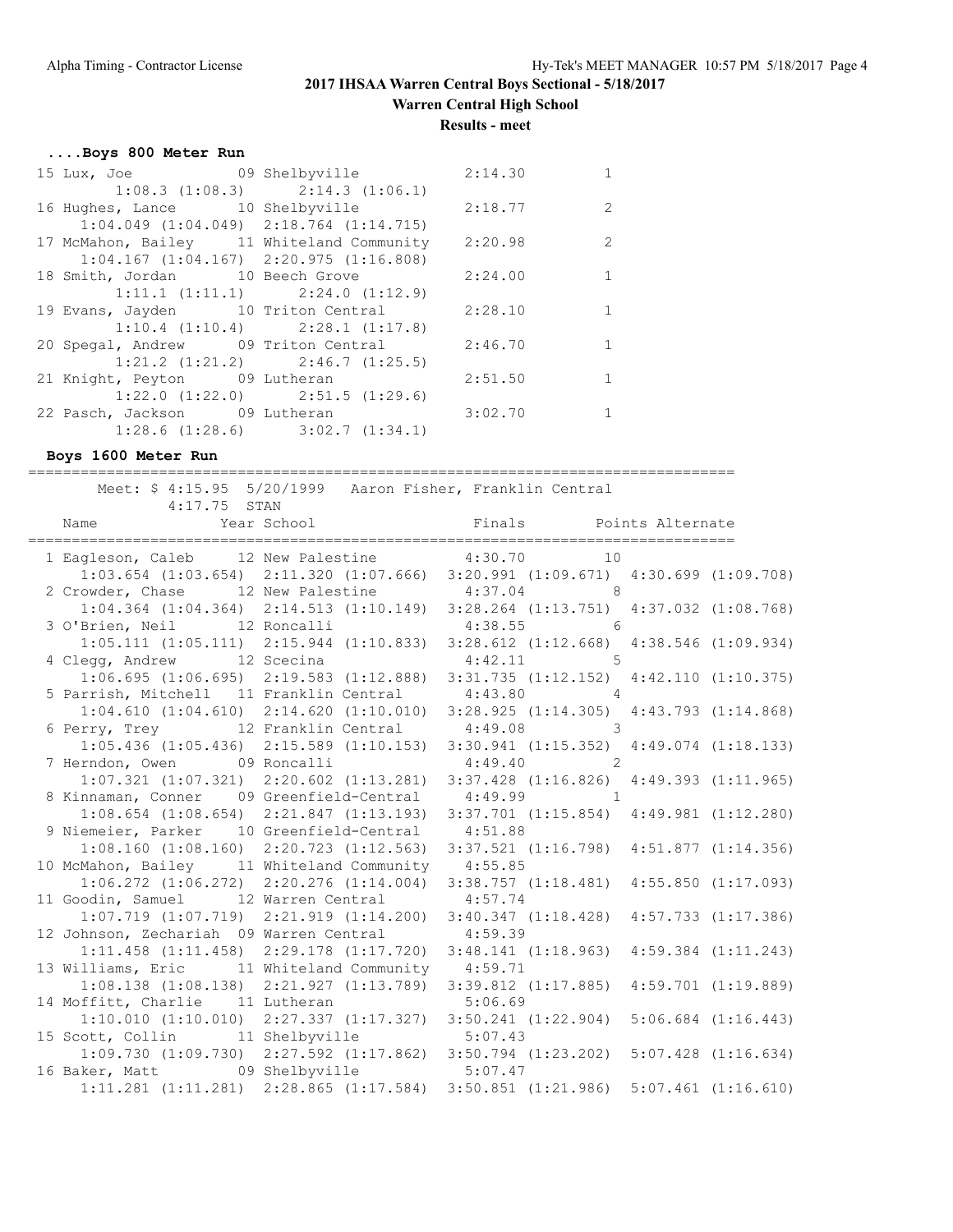**Warren Central High School**

**Results - meet**

## **....Boys 1600 Meter Run**

| 17 Evans, Jayden 10 Triton Central                                                              | 5:26.48                                                                                         |  |
|-------------------------------------------------------------------------------------------------|-------------------------------------------------------------------------------------------------|--|
| $1:11.552$ $(1:11.552)$ $2:31.998$ $(1:20.446)$                                                 | $3:58.695$ $(1:26.697)$ $5:26.474$ $(1:27.779)$                                                 |  |
| 18 Moreno-fierro, Ant 09 Beech Grove                                                            | 5:30.86                                                                                         |  |
| $1:12.557$ $(1:12.557)$ $2:36.808$ $(1:24.251)$                                                 | $4:08.363$ $(1:31.555)$ $5:30.852$ $(1:22.489)$                                                 |  |
| 19 Gentle, Shamar 10 Beech Grove                                                                | 5:34.24                                                                                         |  |
| $1:15.503$ $(1:15.503)$ $2:41.138$ $(1:25.635)$                                                 | $4:10.869$ $(1:29.731)$ $5:34.234$ $(1:23.365)$                                                 |  |
| 20 Wilson, Isaiah 09 Scecina                                                                    | 5:38.64                                                                                         |  |
| $1:13.648$ $(1:13.648)$ $2:41.195$ $(1:27.547)$ $4:15.307$ $(1:34.112)$ $5:38.638$ $(1:23.331)$ |                                                                                                 |  |
| 21 Spegal, Andrew 09 Triton Central                                                             | 5:39.31                                                                                         |  |
|                                                                                                 | $1:17.165$ $(1:17.165)$ $2:45.186$ $(1:28.021)$ $4:17.130$ $(1:31.944)$ $5:39.306$ $(1:22.176)$ |  |
| 22 Norris, Walter 11 Marshall                                                                   | 5:58.84                                                                                         |  |
| $1:20.312$ $(1:20.312)$ $2:47.949$ $(1:27.637)$                                                 | $4:26.775$ $(1:38.826)$ $5:58.835$ $(1:32.060)$                                                 |  |
| 23 Loston, Marcus 11 Marshall                                                                   | 6:26.68                                                                                         |  |
| $1:13.230$ $(1:13.230)$ $2:41.701$ $(1:28.471)$ $4:32.660$ $(1:50.959)$ $6:26.680$ $(1:54.020)$ |                                                                                                 |  |

### **Boys 3200 Meter Run**

=================================================================================

|                         | Meet: \$ 9:30.07 5/19/2005 De'Sean Turner, WC       |         |                         |
|-------------------------|-----------------------------------------------------|---------|-------------------------|
| 9:17.78 STAN            |                                                     |         |                         |
| Name                    | Year School                                         |         | Finals Points Alternate |
|                         |                                                     |         |                         |
|                         | 1 Perkins, Nicholas 10 Roncalli                     | 9:53.36 | 10                      |
| $9:53.353$ $(9:53.353)$ |                                                     |         |                         |
|                         | 2 Eagleson, Caleb 12 New Palestine 10:00.77         |         | 8                       |
|                         | 3 Basile, Elijah 12 Franklin Central 10:09.13       |         | $\epsilon$              |
|                         | 4 Egan, Henry 11 Scecina 10:12.14                   |         | 5                       |
|                         | 5 Long, Mika 10 Whiteland Community 10:20.81        |         | $\overline{4}$          |
|                         | 6 Althardt, Michael 10 Warren Central 10:23.01      |         | 3                       |
|                         | 7 Archibald, Zachari 11 Greenfield-Central 10:31.58 |         | $\overline{c}$          |
|                         | 8 Harrison, Kyler 10 New Palestine 10:34.76         |         | $\mathbf{1}$            |
|                         | 9 Millar, Parker 11 Franklin Central 10:36.19       |         |                         |
|                         | 10 Hansen, Jacob 12 Greenfield-Central 10:40.82     |         |                         |
|                         | 11 Miller, Tim 12 Roncalli 10:47.15                 |         |                         |
|                         | 12 Fendley, Jacob 12 Whiteland Community 10:51.75   |         |                         |
|                         | 13 Bye, Keith 09 Warren Central 11:26.97            |         |                         |
|                         | 14 Petrone, Dominic 12 Scecina 11:38.04             |         |                         |
| 15 Warfield, Nathanie   | 10 Morristown 12:07.64                              |         |                         |
| 16 Serratos-salazar,    | 10 Shelbyville 12:12.98                             |         |                         |
|                         | 17 Tomamichel, Adam 09 Triton Central 12:17.83      |         |                         |
|                         | 18 Tomamichel, Trent 09 Triton Central 13:42.03     |         |                         |

### **Boys 110 Meter Hurdles**

=================================================================================== Meet: \$ 14.08 5/18/2006 D'Juan Richardson, Warren Central 14.87 STAN Name Year School Prelims H# Alternate =================================================================================== Preliminaries 1 Baryoh, Moses 12 Warren Central 14.61QSTAN 2 2 Byrdsong, Bryce 12 Warren Central 14.77QSTAN 1 3 Wilkins, Raekwon 12 Franklin Central 15.00Q 3 4 Quarles, Malachi 10 Franklin Central 15.43Q 3 5 Metz, Brylar 09 Whiteland Community 15.67Q 1 6 Oskins, Satchel 12 Scecina 16.30Q 2 7 Plahitko, Nicholas 11 Roncalli 15.74q 1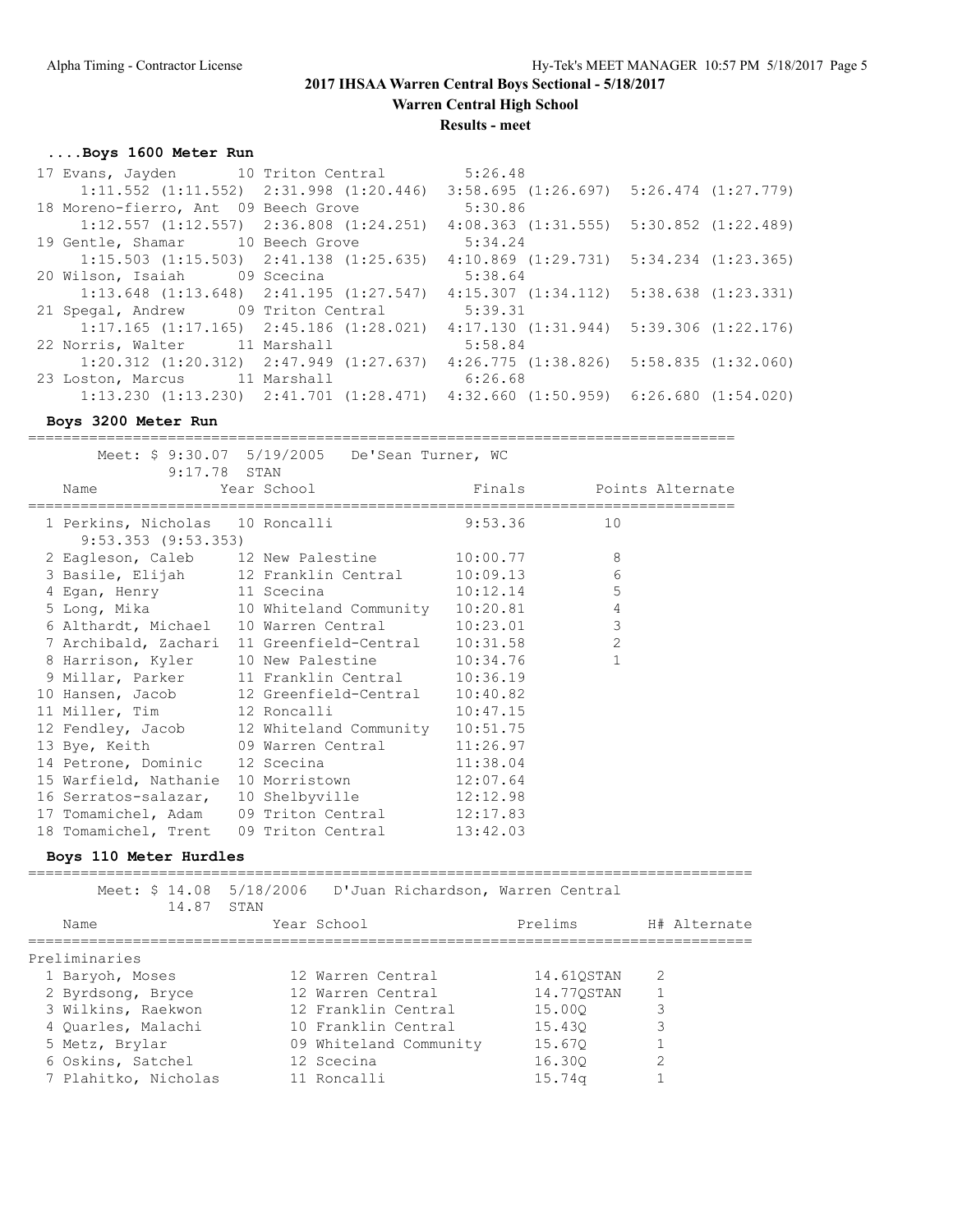## **Results - meet**

## **....Boys 110 Meter Hurdles**

| 8 Reed, Jared             | 11 New Palestine       | 16.55q |   |
|---------------------------|------------------------|--------|---|
| 9 Brock, Joey             | 10 Whiteland Community | 16.99  |   |
| 10 Northam, Daniel        | 12 Triton Central      | 17.50  | 2 |
| 11 DeKeyser, Samuel Grant | 11 Greenfield-Central  | 17.72  | 3 |
| 12 Matis, Luke            | 12 Roncalli            | 18.93  |   |
| 13 Miller, Jeffery        | 11 Triton Central      | 20.49  |   |
| 14 Zoeller, Garrett       | 09 Lutheran            | 20.93  |   |
| 15 Pujols, Marvin         | 12 Marshall            | 21.24  |   |
| 16 Rennier, Ian           | 09 Greenfield-Central  | 21.88  |   |

### **Boys 110 Meter Hurdles**

| Meet: \$ 14.08 5/18/2006<br>14.87 STAN |                        | D'Juan Richardson, Warren Central |                  |
|----------------------------------------|------------------------|-----------------------------------|------------------|
| Name                                   | Year School            | Finals                            | Points Alternate |
|                                        |                        |                                   |                  |
| Finals                                 |                        |                                   |                  |
| 1 Baryoh, Moses                        | 12 Warren Central      | 14.51 STAN                        | 1 O              |
| 2 Byrdsong, Bryce                      | 12 Warren Central      | 14.53 STAN                        | 8                |
| 3 Wilkins, Raekwon                     | 12 Franklin Central    | 14.88                             | 6                |
| 4 Ouarles, Malachi                     | 10 Franklin Central    | 15.06                             | 5                |
| 5 Metz, Brylar                         | 09 Whiteland Community | 15.46                             | 4                |
| 6 Plahitko, Nicholas                   | 11 Roncalli            | 15.60                             | 3                |
| 7 Reed, Jared                          | 11 New Palestine       | 15.91                             | $\mathcal{P}$    |
| 8 Oskins, Satchel                      | 12 Scecina             | 16.30                             |                  |

### **Boys 300 Meter Hurdles**

### ==================================================================================== Meet: \$ 37.03 5/18/2006 Joey Hodges, Warren Central

| 38.95 STAN                    | Meel: 9 37.03 3/10/2000 00ey nouges, wallen central |                            |                |                         |  |
|-------------------------------|-----------------------------------------------------|----------------------------|----------------|-------------------------|--|
| Name                          | Year School                                         | Finals H# Points Alternate |                |                         |  |
|                               | 1 Tutsie, Michael 12 Warren Central 39.58 3 10      |                            |                |                         |  |
|                               | 2 Byrdsong, Bryce 12 Warren Central 40.01 3 8       |                            |                |                         |  |
|                               | 3 Quarles, Malachi 10 Franklin Central 40.96 3 6    |                            |                |                         |  |
|                               | 4 Metz, Brylar 09 Whiteland Community 42.22 3 5     |                            |                |                         |  |
|                               | 5 De Jesus, Alexis 11 Shelbyville 42.47 3           |                            |                | $\overline{4}$          |  |
|                               | 6 Leistner, Joseph 11 Whiteland Community 43.01 2   |                            |                | $\overline{\mathbf{3}}$ |  |
|                               | 7 Strahla, Brenton 12 Beech Grove                   | 43.24 3                    |                | $\overline{2}$          |  |
|                               | 8 Reed, Jared 11 New Palestine 43.43 3              |                            |                | $\overline{1}$          |  |
|                               | 9 Northam, Daniel 12 Triton Central                 | 44.69                      | 2              |                         |  |
| 10 Oskins, Satchel 12 Scecina |                                                     | 44.73                      | 2              |                         |  |
|                               | 11 Mattox, Alex 12 Shelbyville 44.78                |                            | 2              |                         |  |
|                               | 12 DeKeyser, Samuel G 11 Greenfield-Central         | 45.25                      | $\mathbf{1}$   |                         |  |
|                               | 13 Ely, Luke 10 New Palestine                       | 47.05                      | $\mathbf{1}$   |                         |  |
|                               | 14 Newett, Ethan 11 Roncalli                        | 49.67                      | 2              |                         |  |
| 15 Matis, Luke 12 Roncalli    |                                                     | 49.74                      | $\overline{2}$ |                         |  |
| 16 Brandt, Noah 09 Lutheran   |                                                     | 51.53                      | $\mathbf{1}$   |                         |  |
|                               | 17 Rennier, Ian and 09 Greenfield-Central 53.04     |                            | $\mathbf{1}$   |                         |  |
|                               | 18 Goul, Grayson 09 Triton Central                  | 54.02                      |                |                         |  |
|                               | -- Hodge, Matteo 69 Franklin Central 60 DNF         |                            | 2              |                         |  |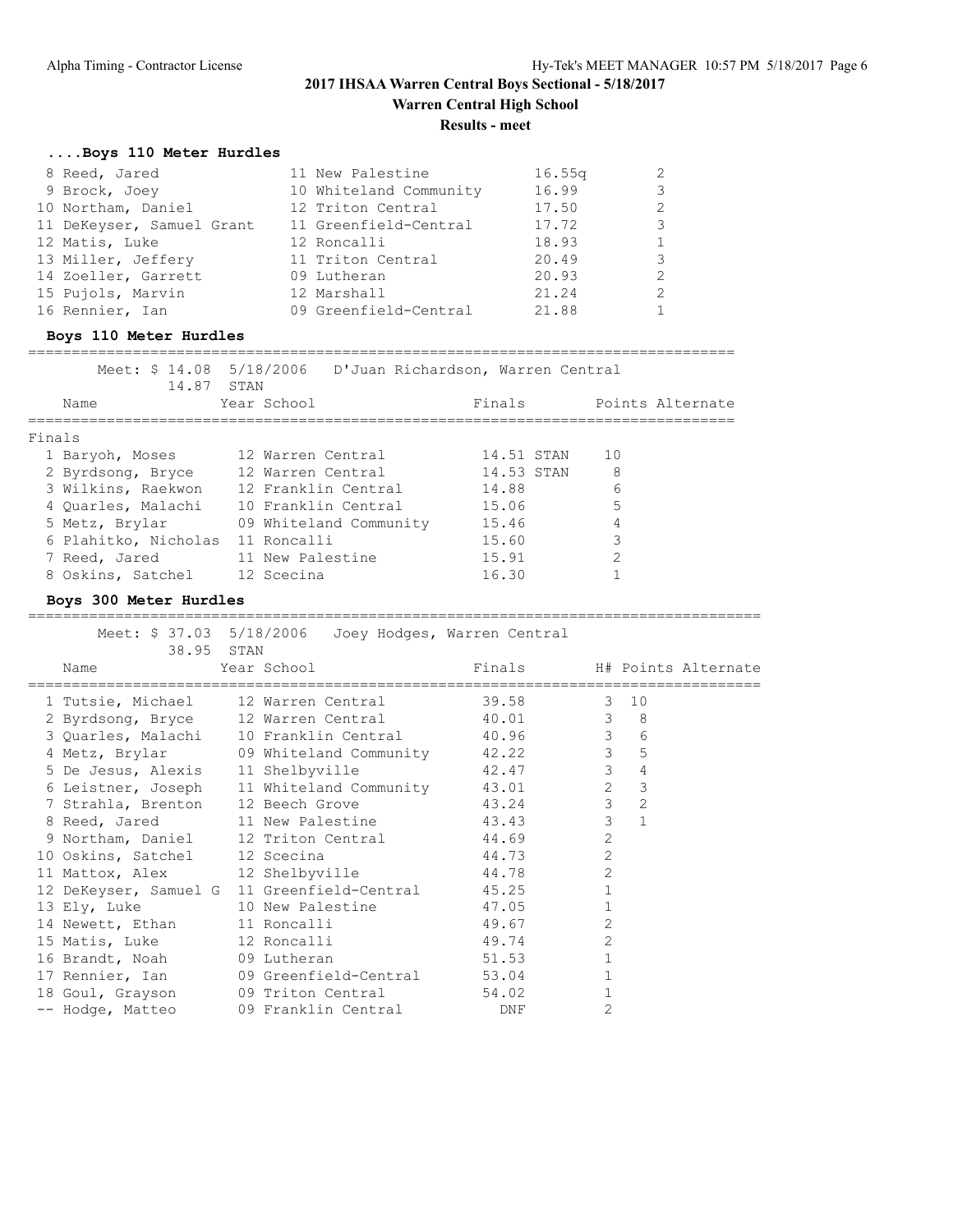**Warren Central High School**

**Results - meet**

**Boys 4x100 Meter Relay**

==================================================================================== Meet: \$ 42.03 5/19/2011 Warren Central, Warren Centr R Hollins, E Robinson-berry, A Shaw, S Tensley 42.59 STAN School **Finals** H# Points Alternate ==================================================================================== 1 Warren Central 42.18 STAN 2 10 1) Glenn, Brian 11 2) Hodge, Jordan 10 3) Sheard, Tyland 12 4) Jackson, George 11 2 Franklin Central 44.08 2 8 1) Crowel, Wyatt 11 2) Markland, Kyle 11 3) Magee, Luke 11 4) McIntosh, Austin 11 3 New Palestine 44.30 2 6 1) Brickens, Adam 12 2) Jenkins, Colby 10 3) Ford, DuRon 12 4) Walden, Brady 12 4 Roncalli 44.50 2 5 1) Dill, Michael 11 2) Swiezy, Tyler 12 3) Morgan, Cade 11 4) Johnson, Nick 10 5 Indianapolis Scecina Memorial 45.47 1 4 1) Aaron, Mark 09 2) Brown, Makylin 11 3) Brown, Emmaunel 10 4) Woods, Tyishaun 09 6 Whiteland Community 45.63 2 3 1) Parson, Lance 11 2) Perry, Jake 10 3) Phillips, Preston 11 4) Schuster, Chad 12 7 Beech Grove 45.96 2 2 1) Ballinger, Walter 12 2) Conway, Jay 12 3) Nichols, Nathan 11 4) Wise, Dondre 11 8 Triton Central 46.21 1 1 1) Ailes, Corbin 11 2) Damaree, Ethan 11 3) Durrett, Mason 11 4) Seagrave, Morgan 11 9 Shelbyville 46.41 2 1) Clark, Tim 10 2) De Jesus, Alexis 11 3) Diemer, Evan 12 4) Long, Ethan 10 10 Indianapolis Lutheran 1 10 and 18.65 1 1) Elliott, Jalen 09 2) Miles, Rodney 09 3) McClendon, Peyton 09 4) Russell, Trevor 11 11 Indianapolis Marshall 11 and 18.66 1 1) Belt, Rickey 10 2) Brown, Anthony 12 3) Starks, Isaiah 11 <a>
4) Wilson, Corey 11</a> 12 Greenfield-Central 49.06 1 1) Heck, Alex 10 2) McBride, Quentin 09 3) Stoeffler, Caleb 09 4) Looper, Wyatt 09 **Boys 4x400 Meter Relay** ==================================================================================== Meet: \$ 3:19.99 5/18/2006 Warren Central, Warren Central D Richardson, C Adkins, J Hodges, K Elkins 3:20.92 STAN School School Finals H# Points Alternate ==================================================================================== 1 Warren Central 3:22.73 2 10 1) Andrews, Jalen 12 2) Jones, Dallace 12 3) Gutierrez, Christopher 10 4) Tutsie, Michael 12 2 New Palestine 3:25.49 2 8 1) Jenkins, Colby 10 2) Corey, Spencer 12 3) Voelz, Samuel 12 4) Walden, Brady 12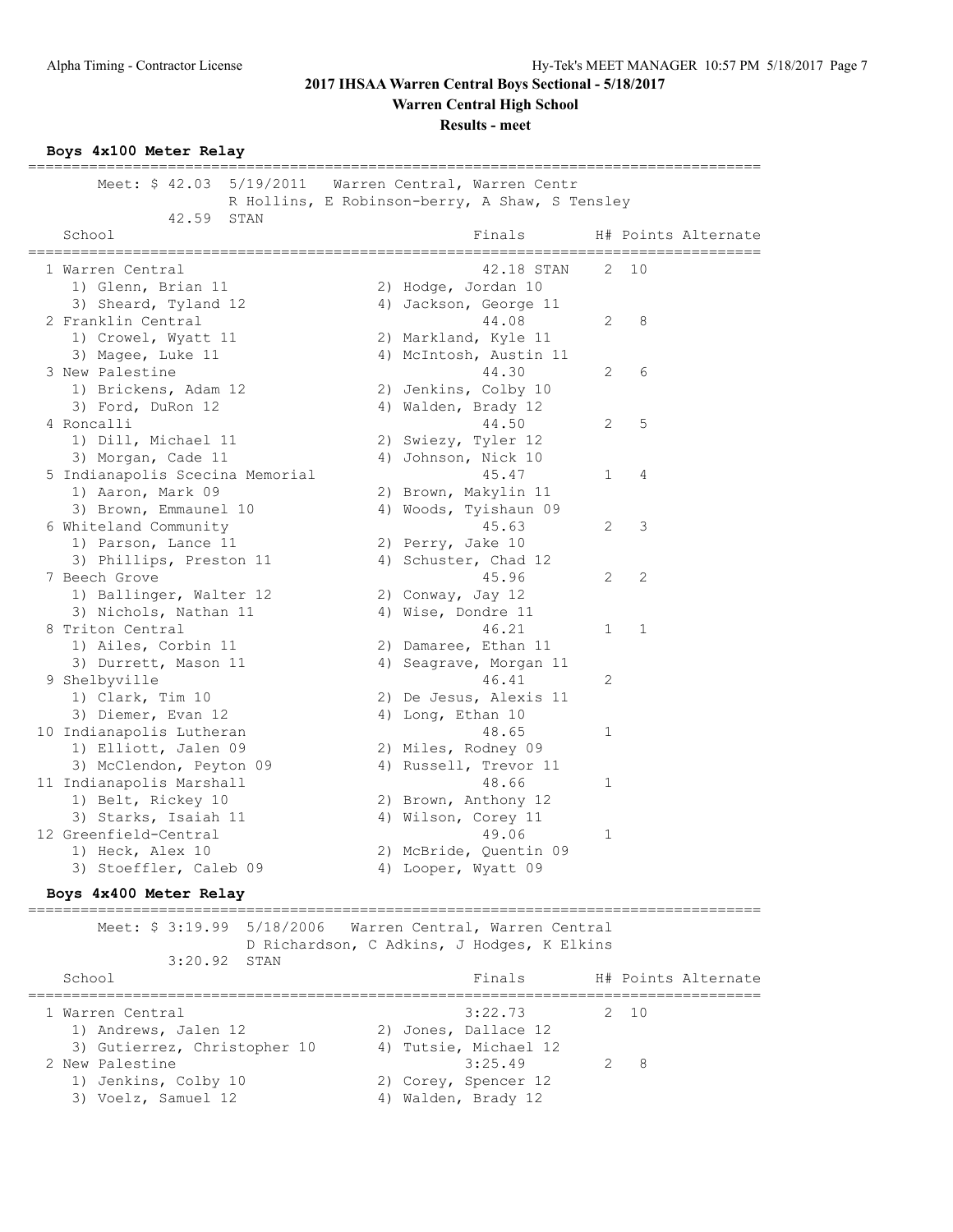## **Results - meet**

## **....Boys 4x400 Meter Relay**

| 3 Roncalli                                                                      | 3:28.32                                 | 2            | 6                |
|---------------------------------------------------------------------------------|-----------------------------------------|--------------|------------------|
| 1) Cunningham, Kurt 12                                                          | 2) Cunningham, Davis 12                 |              |                  |
| 3) Otley, Gabriel 12                                                            | 4) Lyngh, Myles 11                      |              |                  |
| 4 Beech Grove                                                                   | 3:30.80                                 | 2            | 5                |
| 1) Ballinger, Walter 12                                                         | 2) Canter, Andrew 12                    |              |                  |
| 3) Strahla, Brenton 12                                                          | 4) Ramsey, Tyler 12                     |              |                  |
| 5 Shelbyville                                                                   | 3:34.75                                 | 2            | 4                |
| 1) Clark, Tim 10                                                                | 2) De Jesus, Alexis 11                  |              |                  |
| 3) Fuchs, Dalton 12                                                             | 4) Martin, Chandler 12                  |              |                  |
| 6 Franklin Central                                                              | 3:37.14                                 | 2            | 3                |
| 1) Hines, Dontez 12                                                             | 2) Crowel, Wyatt 11                     |              |                  |
| 3) Wright, Connor 11                                                            | 4) Parrish, Michael 12                  |              |                  |
| 7 Indianapolis Scecina Memorial                                                 | 3:42.55                                 | 1            | 2                |
| 1) Linton, Jalen 10                                                             | 2) Brown, Makylin 11                    |              |                  |
| 3) Martin, Holden 11                                                            | 4) Woods, Tyishaun 09                   |              |                  |
| 8 Greenfield-Central                                                            | 3:42.59                                 | 1            | 1                |
| 1) Brown, Braden 11                                                             | 2) DeKeyser, Samuel Grant 11            |              |                  |
| 3) Hanson, Cooper 11                                                            | 4) Smithes, Hunter 11                   |              |                  |
| 9 Whiteland Community                                                           | 3:43.66                                 | 2            |                  |
| 1) Cisneros, Eddie 12                                                           | 2) Metz, Brylar 09                      |              |                  |
| 3) Kiboi, Tonny 10                                                              | 4) Ryan, David 11                       |              |                  |
| 10 Morristown                                                                   | 3:44.02                                 | 2            |                  |
| 1) Branson, Grant 12                                                            | 2) Carlton, Trevon                      |              |                  |
| 3) Oster, Jax 11                                                                | 4) Schonfeld, Austin 11                 |              |                  |
| 11 Triton Central                                                               | 3:49.79                                 | $\mathbf{1}$ |                  |
| 1) Andrews, Spencer 11                                                          | 2) Riggins, Jonathan 10                 |              |                  |
| 3) Durrett, Mason 11                                                            | 4) Schalk, Kyler 12                     |              |                  |
| Boys 4x800 Meter Relay                                                          |                                         |              |                  |
| Meet: \$ 8:03.58 5/22/2003                                                      | Franklin Central, FC                    |              |                  |
|                                                                                 | G Walker, D Miller, S O'Brien, T Sachse |              |                  |
| 7:57.07 STAN                                                                    |                                         |              |                  |
| School                                                                          | Finals                                  |              | Points Alternate |
| 1 New Palestine                                                                 | 8:06.88                                 | 10           |                  |
| 1) Corey, Spencer 12                                                            | 2) Crowder, Chase 12                    |              |                  |
| 3) Eagleson, Caleb 12                                                           | 4) Voelz, Samuel 12                     |              |                  |
| 1:59.399 (1:59.399) 4:01.640 (2:02.241) 6:07.038 (2:05.398) 8:06.877 (1:59.839) |                                         |              |                  |
| 2 Roncalli                                                                      | 8:29.89                                 | 8            |                  |
| 1) Cunningham, Davis 12                                                         | 2) Gibson, Chandler 11                  |              |                  |
| 3) Latimer, Grant 10                                                            | 4) Smock, Luke 12                       |              |                  |
| 2:08.015 (2:08.015) 4:11.434 (2:03.419) 6:23.081 (2:11.647) 8:29.890 (2:06.809) |                                         |              |                  |
| 3 Franklin Central                                                              | 8:30.13                                 | 6            |                  |

 1) Amberger, Noah 12 2) Glass, Brendon 11 3) Parrish, Michael 12 (4) Gugle, Jack 09 2:05.076 (2:05.076) 4:12.757 (2:07.681) 6:23.575 (2:10.818) 8:30.128 (2:06.553) 4 Shelbyville 8:31.82 5 1) Baker, Matt 09 2) De Jesus, Alexis 11 3) Martin, Chandler 12 (4) Scott, Collin 11 2:04.890 (2:04.890) 4:11.743 (2:06.853) 6:24.463 (2:12.720) 8:31.813 (2:07.350) 5 Warren Central  $8:44.53$  4<br>1) Althardt, Michael 10 2) Gutierrez, Christopher 10 1) Althardt, Michael 10

2:05.177 (2:05.177) 4:18.087 (2:12.910) 6:28.770 (2:10.683) 8:44.528 (2:15.758)

3) Dennis-Williams, Daishawn 12 4) Pratt, Benjamin 10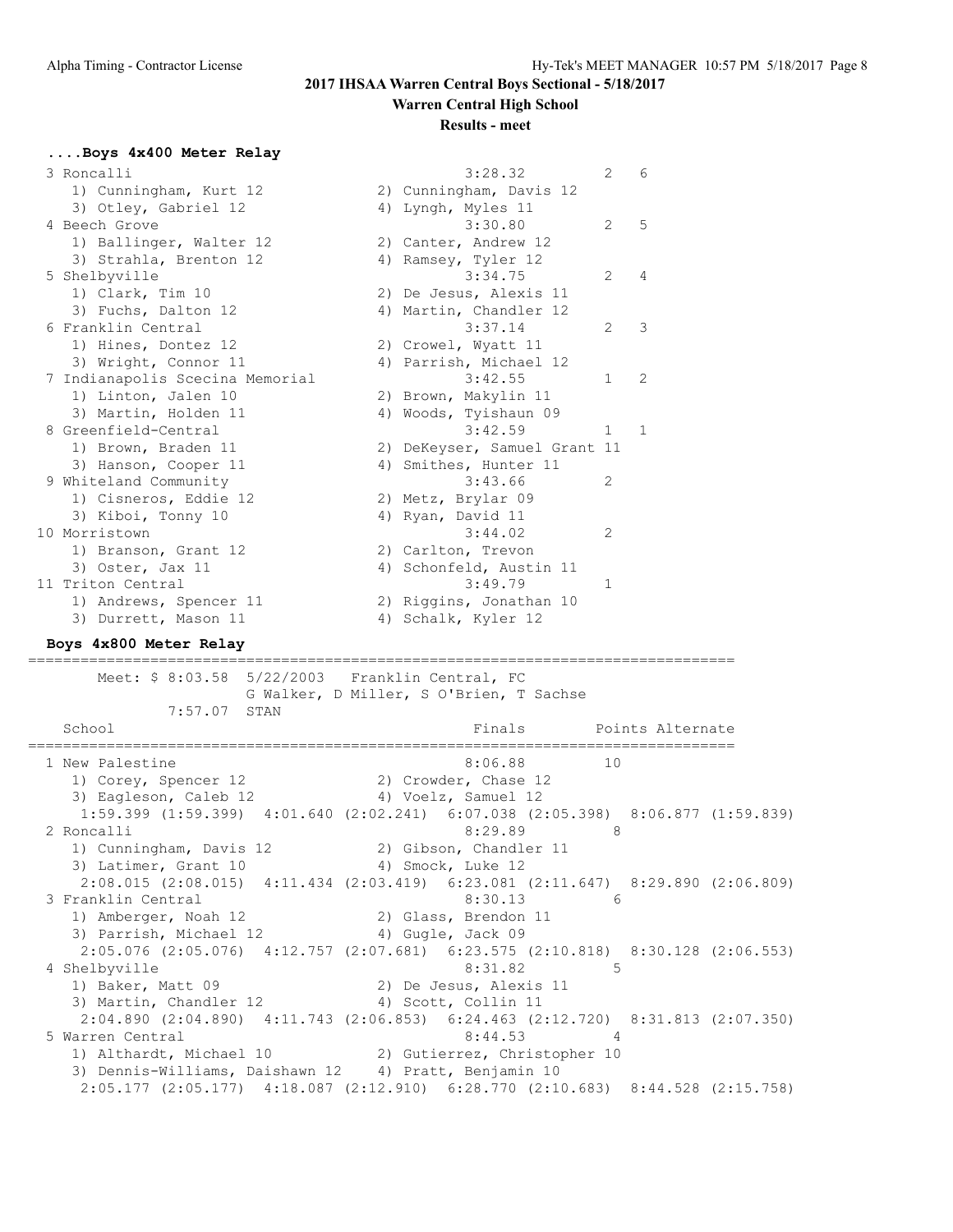**Warren Central High School**

**Results - meet**

## **....Boys 4x800 Meter Relay**

 6 Whiteland Community 8:52.14 3 1) Fendley, Jacob 12 2) Long, Mika 10 3) McMahon, Bailey 11 (4) Ryan, David 11 2:07.188 (2:07.188) 4:19.597 (2:12.409) 6:36.045 (2:16.448) 8:52.132 (2:16.087) 7 Greenfield-Central 9:31.73 2 1) Carpenter, Joel 12 2) Niu, Yutian 09 3) Jenkins, Clayton 12  $\hskip 1.5 cm 4)$  Schafer, Kevin 12 2:10.876 (2:10.876) 4:28.705 (2:17.829) 9:31.721 (5:03.016) -- Indianapolis Lutheran DQ 1) Brandt, Noah 09 2) Knight, Peyton 09 3) Zoeller, Alec 09 (4) Pasch, Jackson 09 2:35.674 (2:35.674) 5:32.154 (2:56.480) 7:02.370 (1:30.216) 8:38.148 (1:35.778)

**Boys High Jump**

| poys nigh Jump                                                                                                                         |              |
|----------------------------------------------------------------------------------------------------------------------------------------|--------------|
| Meet: \$ 6-10.50 5/21/2009 Derrick Spight, Warren Centr<br>$6 - 04.00$ STAN                                                            |              |
| Name                                                                                                                                   |              |
| 1 Euell, Jae 10 Shelbyville 6-04.00 STAN 10<br>5-04 5-06 5-08 5-10 6-00 6-01 6-02 6-03 6-04 6-05<br>P P P XO O P XXO P O XXX           |              |
| 2 Martin, Chandler 12 Shelbyville 56-04.00 STAN 8<br>5-04 5-06 5-08 5-10 6-00 6-01 6-02 6-03 6-04 6-05<br>P P P O O P O P XXO XXX      |              |
| 3 Brown, Braden 11 Greenfield-Central 6-02.00<br>5-04 5-06 5-08 5-10 6-00 6-01 6-02 6-03 6-04<br>P XO O O O P O P XXX                  | 6            |
| 4 Mitchell, Cade 11 Roncalli 5-10.00 4.50<br>$5-04$ 5-06 5-08 5-10 6-00<br>P P O O XXX                                                 |              |
| 4 Hausz, Gavin 11 New Palestine 5-10.00 4.50<br>$5-04$ 5-06 5-08 5-10 6-00<br>P P O O XXX<br>6 Wells, Randy 09 Warren Central 55-10.00 |              |
| $5-04$ 5-06 5-08 5-10 6-00<br>0 0 0 XO XXX                                                                                             | 3            |
| 7 Schonauer, Laine 10 New Palestine 55-10.00<br>$5-04$ $5-06$ $5-08$ $5-10$ $6-00$<br>P O O XXO XXX                                    | 2            |
| 8 Settlemyre, Ben 10 Lutheran 15-10.00<br>$5 - 04$ 5-06 5-08 5-10 6-00<br>P O XO XXO XXX                                               | $\mathbf{1}$ |
| 9 Livezey, Matty Morristown 5-08.00<br>$5-04$ $5-06$ $5-08$ $5-10$<br>$O$ $O$ $O$ $XXX$                                                |              |
| 10 Relford, Ta'zyih 09 Warren Central 55-08.00<br>$5 - 04$ $5 - 06$ $5 - 08$ $5 - 10$<br>O XO XO XXX                                   |              |
| 11 Newett, Ethan 11 Roncalli<br>$5 - 06.00$<br>$5 - 04$ $5 - 06$ $5 - 08$<br>XO XO XXX                                                 |              |
| 12 Talhelm, Nathan 09 Franklin Central 5-04.00<br>$5 - 04$ $5 - 06$<br>O XXX                                                           |              |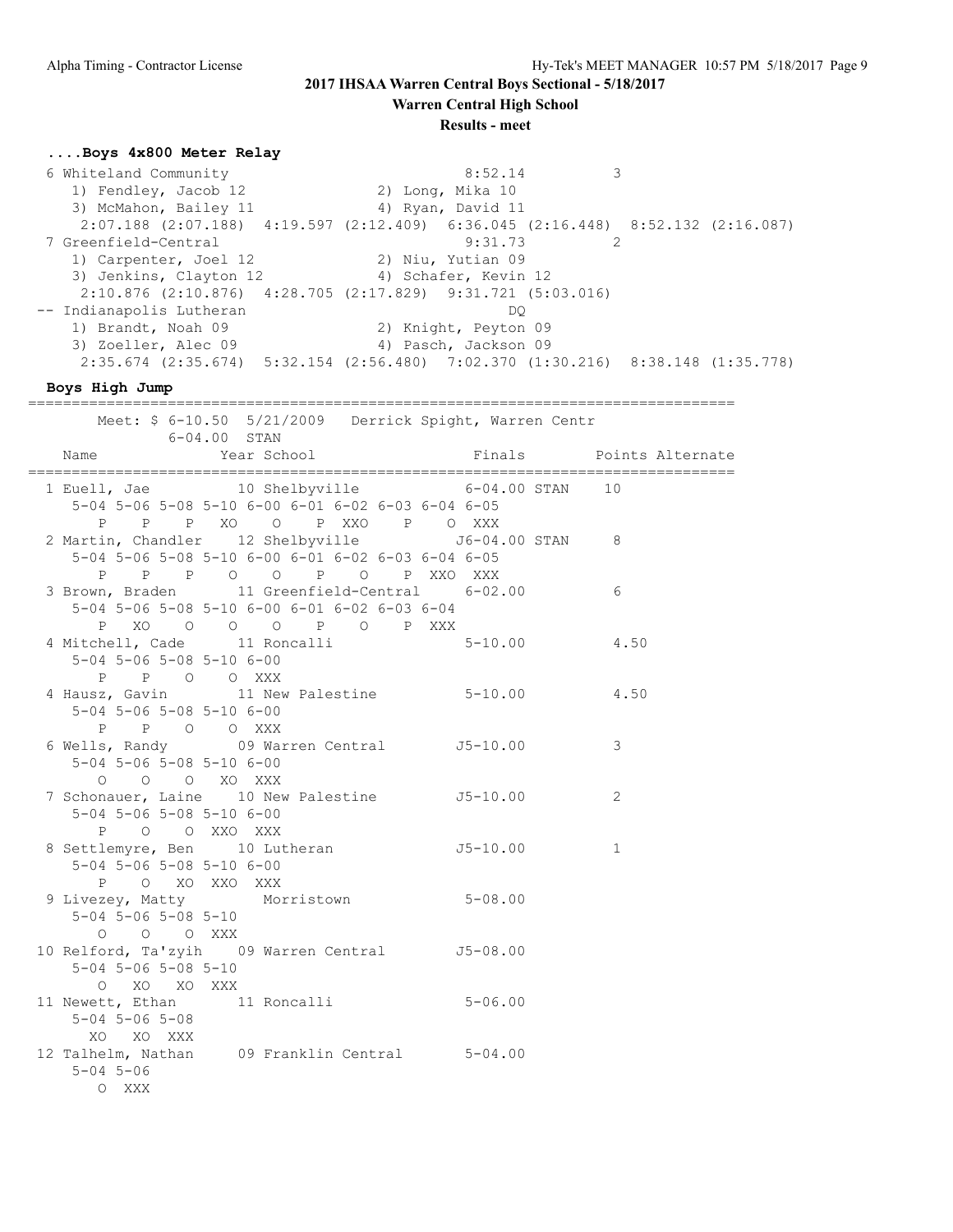**Warren Central High School**

**Results - meet**

## **....Boys High Jump**

| 12 Thomas, Kyeem<br>$5 - 04$ $5 - 06$<br>XXX<br>$\bigcirc$ | 09 Franklin Central    | $5 - 04.00$ |
|------------------------------------------------------------|------------------------|-------------|
| 12 Brown, Emmaunel<br>$5 - 04$ $5 - 06$<br>O XXX           | 10 Scecina             | $5 - 04.00$ |
| 12 Russell, Peyton<br>$5 - 04$ $5 - 06$<br>O XXX           | 11 Whiteland Community | $5 - 04.00$ |
| 12 Dunlap, Jaylen<br>$5 - 04$ $5 - 06$<br>XXX<br>$\Omega$  | 09 Whiteland Community | $5 - 04.00$ |
| -- Seyfried, Clayton<br>$5 - 04$<br>XXX                    | 10 Greenfield-Central  | NΗ          |

### **Boys Pole Vault**

|                                                                         | =============                                                                                          |                         |                |
|-------------------------------------------------------------------------|--------------------------------------------------------------------------------------------------------|-------------------------|----------------|
| 14-06.00 STAN                                                           | Meet: \$ 14-10 5/21/2009 Matt Knox, Franklin Cen                                                       |                         |                |
| Name                                                                    | Year School                                                                                            | Finals Points Alternate |                |
|                                                                         | 1 Euell, Jae 10 Shelbyville 13-06.00 10<br>10-00 10-06 11-00 11-06 12-00 12-06 13-00 13-06 13-09 14-00 |                         |                |
|                                                                         | P P P P O O XXO O P XXX<br>2 Ballain, Jacob 12 Whiteland Community J13-06.00                           |                         | 8              |
| $\mathbf{P}$                                                            | 10-00 10-06 11-00 11-06 12-00 12-06 13-00 13-06 13-09 14-00<br>P P P O O XO XO P XXX                   |                         |                |
|                                                                         | 3 Lee, Adam 10 Greenfield-Central J13-06.00<br>10-00 10-06 11-00 11-06 12-00 12-06 13-00 13-06 13-09   |                         | 6              |
|                                                                         | P P P O O XXO XO XO XXX<br>4 Hollis, Tyler 12 Warren Central 12-06.00                                  |                         | 5              |
|                                                                         | 10-00 10-06 11-00 11-06 12-00 12-06 13-00<br>0 XO 0 0 0 0 XXX                                          |                         |                |
|                                                                         | 5 Gaertner, Zach 12 Whiteland Community 12-00.00<br>10-00 10-06 11-00 11-06 12-00 12-06                |                         | 3.50           |
|                                                                         | P P P P XO XXX<br>5 Ramsey, Byrce 11 Franklin Central 12-00.00<br>10-00 10-06 11-00 11-06 12-00 12-06  |                         | 3.50           |
| 10-00 10-06 11-00 11-06 12-00                                           | 0 0 0 0 XO XXX<br>7 Williams, Rudolph 11 Warren Central 11-06.00                                       |                         | $\overline{2}$ |
| 0 0 XO 0 XXX<br>10-00 10-06 11-00 11-06 12-00                           | 8 Hennessey-Trotter, 10 Greenfield-Central J11-06.00                                                   |                         | $\mathbf{1}$   |
| O P XO XO XXX<br>9 Moran, Hayden 11 Roncalli<br>10-00 10-06 11-00 11-06 |                                                                                                        | $11 - 00.00$            |                |
| XO O XO XXX<br>10-00 10-06 11-00                                        | 10 Worth, Spencer 09 New Palestine 10-06.00                                                            |                         |                |
| XO XXO XXX<br>-- Price, Jeremiah 10 Beech Grove<br>$10 - 00$<br>XXX     |                                                                                                        | NH                      |                |
|                                                                         |                                                                                                        |                         |                |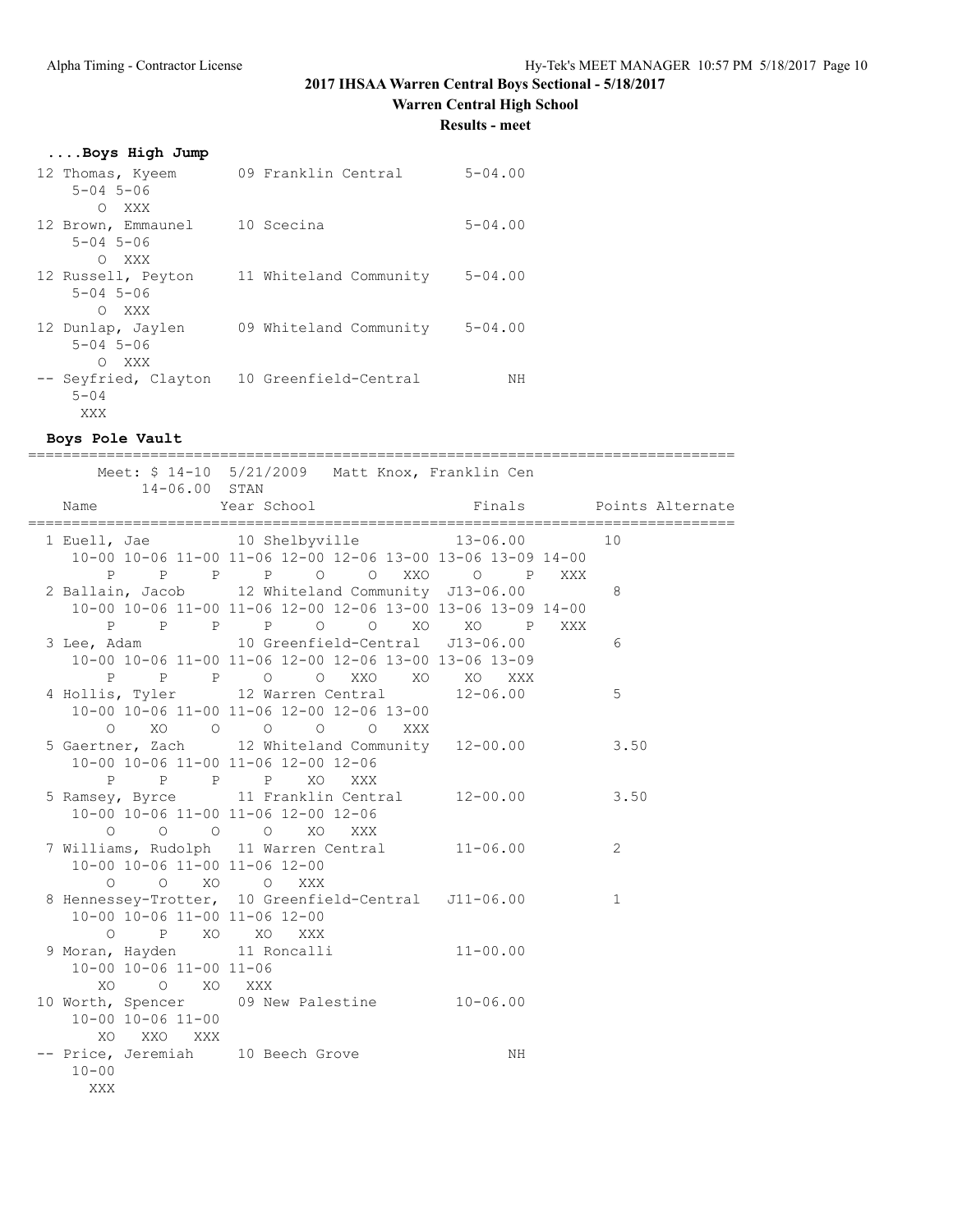**Warren Central High School**

**Results - meet**

## **....Boys Pole Vault**

| -- McLellan, Donavon<br>$10 - 00$<br>XXX | 09 Franklin Central | NΗ |
|------------------------------------------|---------------------|----|
| -- Burns, Jarred<br>$10 - 00$<br>XXX     | 10 Beech Grove      | NΗ |
| -- Reiber, Antolin<br>$10 - 00$<br>XXX   | 12 Roncalli         | NΗ |
| -- Hughes, Todd<br>$10 - 00$<br>XXX      | 12 Shelbyville      | NΗ |
| -- Moeller, Grant<br>$10 - 00$<br>XXX    | 12 New Palestine    | NΗ |

## **Boys Long Jump**

| Meet: \$ 23-01.50 5/20/2004 Donald Washington, FC                                                                             |              |
|-------------------------------------------------------------------------------------------------------------------------------|--------------|
|                                                                                                                               |              |
| 1 Schalk, Kyler 12 Triton Central 21-09.00 10                                                                                 |              |
| FOUL 20-08 20-08 21-09 21-08 20-07<br>2 Price, Elijah 09 Warren Central 121-09.00 8                                           |              |
| FOUL 20-01 18-07 21-09 20-06 21-00                                                                                            | 6            |
| 4 Glenn, Brian 11 Warren Central 21-08.00<br>20-11 21-00 20-11 21-00 21-08 FOUL                                               | 5            |
| 5 Brown, Braden 11 Greenfield-Central 21-05.00<br>18-08 19-06 FOUL FOUL 19-03 21-05                                           | 4            |
| 6 Walden, Brady 12 New Palestine 21-03.00<br>21-03 FOUL 20-07 21-00 21-03 21-01                                               | 3            |
| 7 Durrett, Mason 11 Triton Central 20-06.00<br>17-08 20-06 20-00 18-11 20-03 20-04                                            | $\mathbf{2}$ |
| 8 Euell, Jae 10 Shelbyville 520-06.00<br>$20-00$ $20-06$ $20-00$ $\overline{FOUL}$ $20-03$ $20-02$                            | $\mathbf{1}$ |
| 9 Metz, Brylar 09 Whiteland Community J20-06.00<br>19-08 FOUL 20-01 19-07 20-06 19-07<br>10 Smith, Grant 12 Lutheran 19-05.00 |              |
| 19-00 19-03 19-05                                                                                                             |              |
| 11 Carlton, Trevon Morristown 19-01.00<br>19-01 18-06 18-10                                                                   |              |
| 12 Wilson, Corey 11 Marshall 519-01.00<br>19-01 FOUL FOUL                                                                     |              |
| 13 Parks, Levi 12 Whiteland Community 19-00.00<br>19-00 FOUL 18-08                                                            |              |
| 14 Cecil, Jac $11$ Franklin Central $18-10.00$<br>FOUL $18-10$ $18-02$                                                        |              |
| 15 Large, Gunner 12 New Palestine 18-05.00<br>FOUL 18-05 18-02                                                                |              |
| 16 Mattox, Alex 12 Shelbyville 18-04.00<br>18-02 17-11 18-04                                                                  |              |
|                                                                                                                               |              |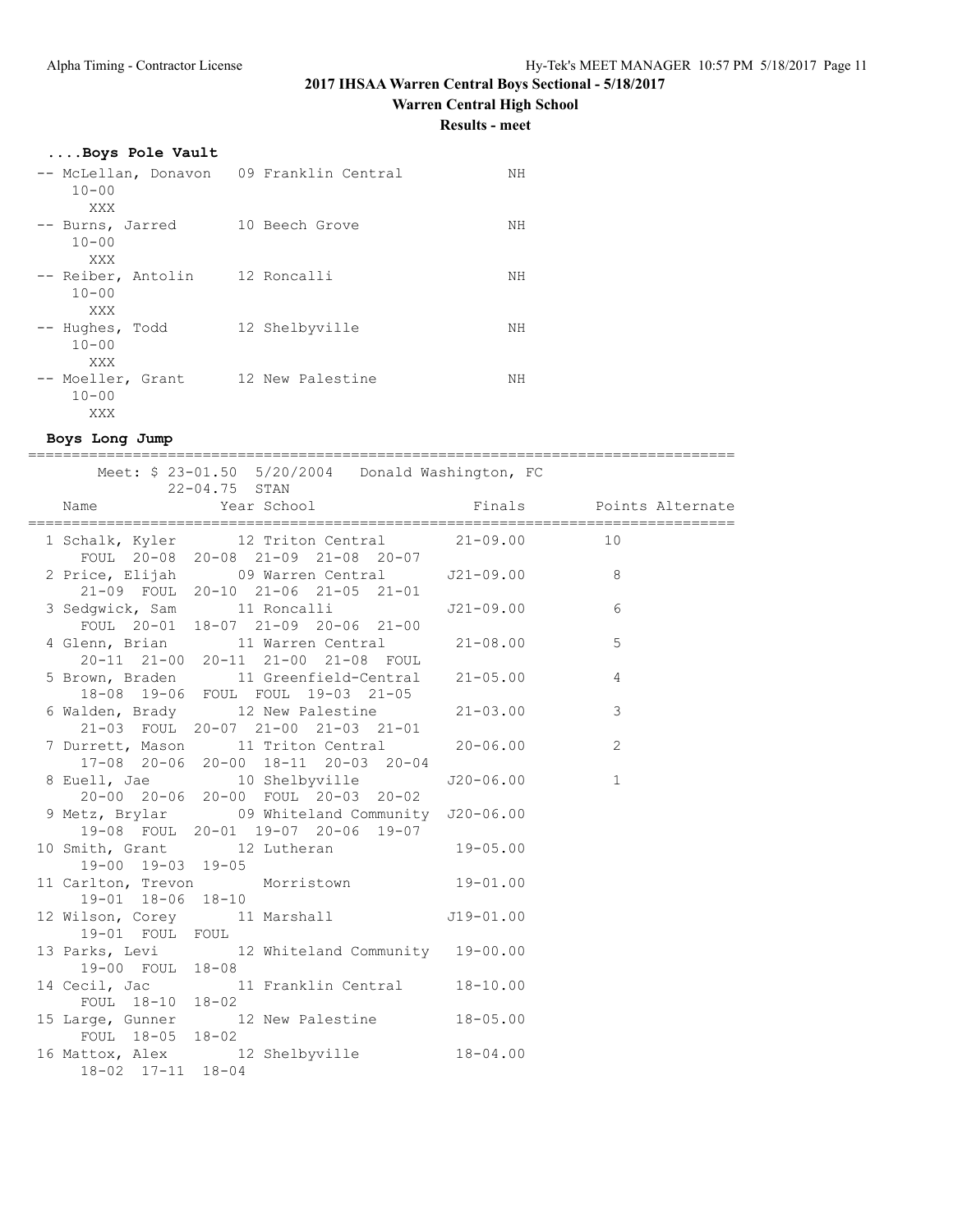**Warren Central High School**

**Results - meet**

|  |  |  | Boys Long Jump |  |  |
|--|--|--|----------------|--|--|
|--|--|--|----------------|--|--|

| 17 Washington, Teron 09 Beech Grove   | $18 - 02.00$  |  |  |  |  |
|---------------------------------------|---------------|--|--|--|--|
| $18 - 02$ $17 - 04$ $17 - 09$         |               |  |  |  |  |
| 18 Rogers, Azante 10 Franklin Central | $17 - 10.00$  |  |  |  |  |
| $17 - 10$ $17 - 01$ $17 - 04$         |               |  |  |  |  |
| 19 Johnson, Nick 10 Roncalli          | $J17 - 10.00$ |  |  |  |  |
| $17 - 10$                             |               |  |  |  |  |
| 20 Wise, Dondre 11 Beech Grove        | $16 - 11.00$  |  |  |  |  |
| FOUL 16-09 16-11                      |               |  |  |  |  |
| 21 Hardiman, Xavier 09 Lutheran       | $15 - 09.00$  |  |  |  |  |
| $15 - 00$ $15 - 09$ $15 - 09$         |               |  |  |  |  |
| 22 Smith, Micah 09 Greenfield-Central | $15 - 07.00$  |  |  |  |  |
|                                       |               |  |  |  |  |
| $15 - 07$ $15 - 04$ $15 - 07$         |               |  |  |  |  |
| 23 Sheffield, Jonatha 10 Central Chri | $14 - 09.00$  |  |  |  |  |

**Boys Shot Put** ================================================================================= Meet: \$ 58-07 5/19/2016 Ryder Emberton, Whiteland Co 54-10.00 STAN Name  $Year School$  Finals Points Alternate ================================================================================= 1 Emberton, Ryder 12 Whiteland Community 59-06.50\$STAN 10 50-00 53-07.25 57-06.25 55-08.50 54-09.50 59-06.50 2 Jillinai, Emeka 11 Lutheran 54-06.00 8 49-06.25 49-05.25 FOUL 54-06 52-01 53-07 3 Kendrick, Kendal 12 Franklin Central 45-04.00 6 43-02.50 45-02.75 45-04 43-06 FOUL FOUL 4 Barrett, Kaleb 10 Shelbyville 45-03.75 5 38-10 44-03.75 45-03.75 43-07.50 42-06.25 45-01.50 5 Helm, Tate 10 Greenfield-Central 45-02.25 4 43-07 42-04.75 44-05 42-04.75 44-08.50 45-02.25 6 Fryar, Joshua 09 Roncalli 44-02.00 3 FOUL 42-01.75 41-10 44-02 41-03.50 41-08.50 7 Woodruff, David 10 Warren Central J44-02.00 2 39-01.75 38-08.75 38-09 8 Eakle, Mike 11 Lutheran 44-00.75 1 43-04.25 41-03.75 44-00.75 41-07.50 42-10.50 42-05.75 9 Keele, Austin 10 New Palestine 43-00.25 43-00.25 42-09.50 41-05.50 41-08.75 41-06.50 41-08.25 10 Lamping, Payton 10 Franklin Central 42-08.25 42-08.25 41-05 FOUL FOUL FOUL 38-07.50 11 Cousin, George 11 Warren Central 41-09.50 FOUL FOUL 41-09.50 12 Lyons, Patrick 11 Scecina 40-06.00 40-06 38-02 37-08.50 13 Mitchell, Demetre 12 New Palestine 40-04.75 FOUL FOUL 40-04.75 14 Jones, Christian 12 Greenfield-Central 40-01.50 37-06.50 37-06.50 40-01.50

 15 Lowry, Landen 10 Whiteland Community 39-07.75 38-03 38-02.75 39-07.75 16 English, Will 12 Roncalli 39-02.50 37-04 FOUL 39-02.50 17 Arbuckle-Speece, D 11 Triton Central 38-03.00 37-03 38-03 36-06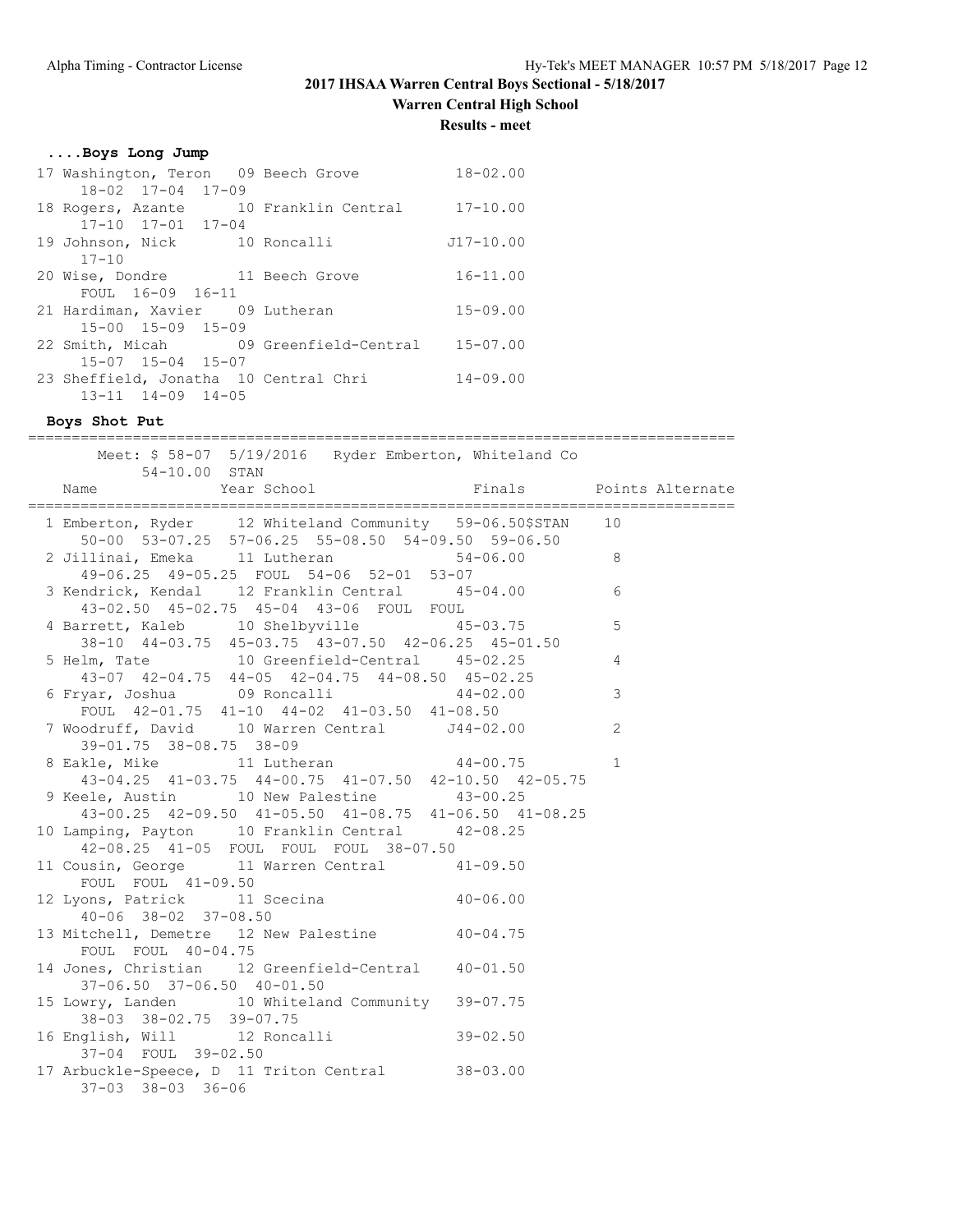**Warren Central High School**

**Results - meet**

## **....Boys Shot Put**

| 18 Reuter, Ben                    | 12 Morristown | $36 - 08.00$ |
|-----------------------------------|---------------|--------------|
| $35 - 06$ $35 - 11.50$ $36 - 08$  |               |              |
| 19 Linville, Noah 10 Morristown   |               | $36 - 01.25$ |
| 34-07.50 36-01.25 33-02.50        |               |              |
| 20 Wang, Xiangyu 10 Scecina       |               | $35 - 08.75$ |
| $35-08.75$ $34-07.75$ $35-03.75$  |               |              |
| 21 Ballenger, Xain 11 Shelbyville |               | $34 - 00.75$ |
| FOUL FOUL $34-00.75$              |               |              |

## **Boys Discus Throw**

### =================================================================================

| 158-04 STAN                                                                                                                                   | Meet: \$ 182-09 5/17/2012 Dyrek Chowning, Warren Centr |                         |
|-----------------------------------------------------------------------------------------------------------------------------------------------|--------------------------------------------------------|-------------------------|
| Year School<br>Name                                                                                                                           |                                                        | Finals Points Alternate |
| 1 Emberton, Ryder 12 Whiteland Community 163-05.00 STAN 10<br>158-08 151-10 156-02 FOUL 163-05 FOUL                                           |                                                        |                         |
| 2 English, Will 12 Roncalli 155-06.00 8<br>141-05 136-03 155-06 FOUL FOUL 136-07                                                              |                                                        |                         |
| 3 Kendrick, Kendal 12 Franklin Central 152-02.00 6<br>149-01 146-01 FOUL 142-02 152-02 130-03                                                 |                                                        |                         |
| 4 Jillinai, Emeka 11 Lutheran 136-10.00<br>122-08 108-10 125-09 FOUL 128-02 136-10                                                            |                                                        | 5                       |
|                                                                                                                                               |                                                        | $\overline{4}$          |
| 5 Shipe, Will<br>107-04 116-10 117-08 131-05 128-03 FOUL<br>6 Holok, Dylan 11 Roncalli 130-01.00<br>128-01 130-01 125-09 121-10 123-02 127-01 |                                                        | 3                       |
| 7 Gossett, Robby 11 Triton Central 117-11.00<br>FOUL 117-06 117-11 117-07 113-06 114-08                                                       |                                                        | 2                       |
| 8 Walsh, Mason 12 Warren Central 116-04.00<br>114-05 FOUL 98-09 114-07 FOUL 116-04                                                            |                                                        | $\mathbf{1}$            |
| 9 Lowe, Garrett 11 Greenfield-Central 115-03.00<br>109-06 109-02 115-03 FOUL 97-03 102-05                                                     |                                                        |                         |
| 10 Pasch, John 12 Lutheran 113-09.00<br>113-09 FOUL 113-03                                                                                    |                                                        |                         |
| 11 Lopez, Richard 11 New Palestine 112-06.00<br>112-06 105-02 98-07                                                                           |                                                        |                         |
| 12 Mitchell, Demetre 12 New Palestine 107-03.00<br>FOUL 99-00 107-03                                                                          |                                                        |                         |
| 13 Miller, Devon 12 Warren Central 106-02.00<br>103-07 106-02 FOUL                                                                            |                                                        |                         |
| 14 Starkey, Ethan 11 Greenfield-Central 105-05.00<br>$104 - 01$ 96-00 105-05                                                                  |                                                        |                         |
| 15 Barrett, Kaleb 10 Shelbyville 105-02.00<br>101-06 105-02 102-00                                                                            |                                                        |                         |
| 16 Howell, Lukas 12 Morristown 95-06.00<br>$95 - 06$ $92 - 04$ $85 - 08$                                                                      |                                                        |                         |
| 17 Noel, Isaac 12 Franklin Central 89-09.00<br>FOUL 89-09 FOUL                                                                                |                                                        |                         |
| 18 Wang, Xiangyu 10 Scecina 18 Wang, 24-08.00<br>84-08 82-02 83-00<br>19 Gipson, Kenny 09 Triton Central 77-05.00                             |                                                        |                         |
| 69-02 76-00 77-05                                                                                                                             |                                                        |                         |
| 20 Blocher, Billy 12 Shelbyville 76-11.00<br>FOUL 70-06 76-11                                                                                 |                                                        |                         |